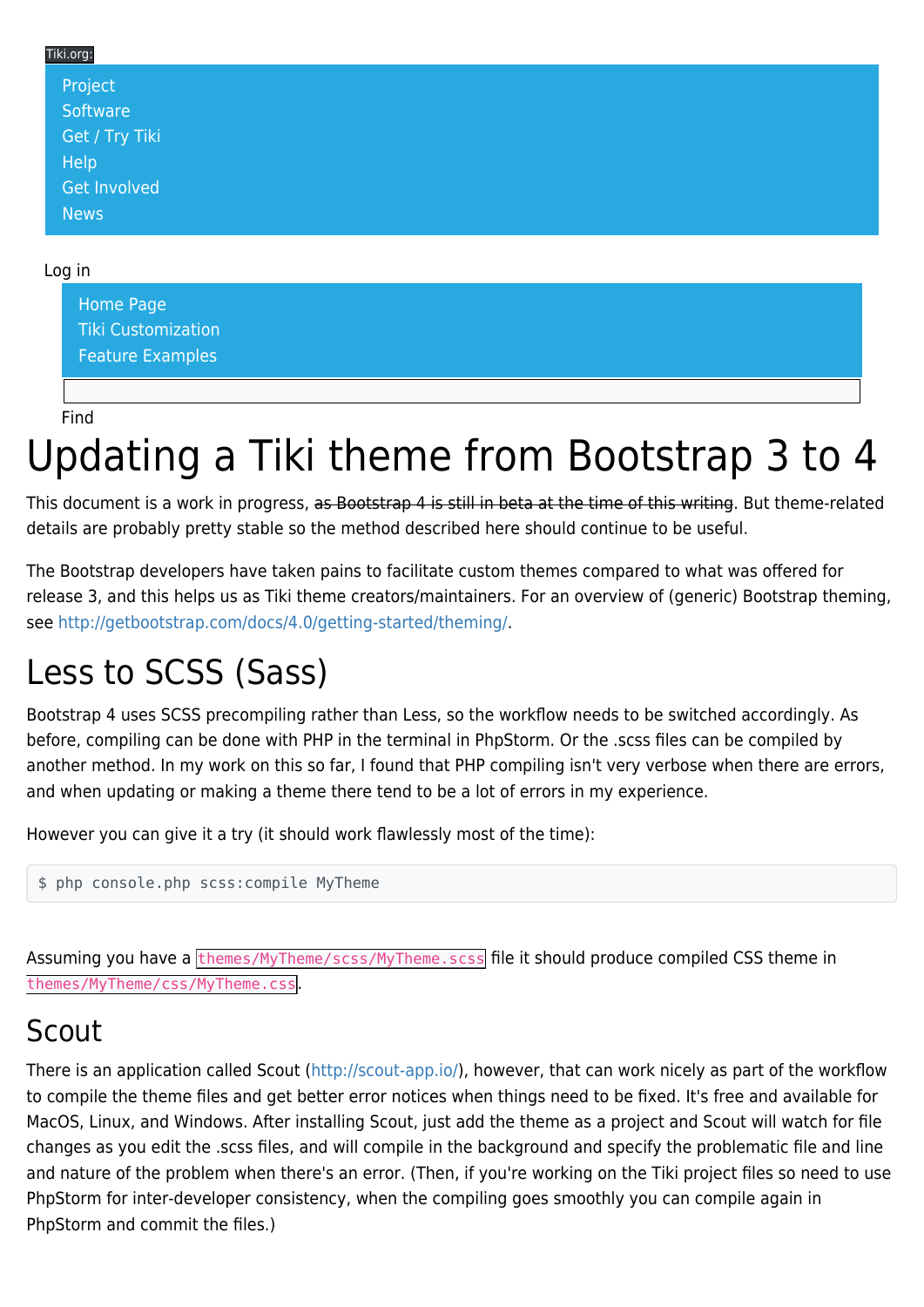### Rename MyTheme.less and update it

MyTheme.less will now be MyTheme.scss, and of course all the files it imports will have .scss extensions instead of .less. Tiki's base CSS files have already been through this process, so the import paths will be correct.

I've found that SCSS is not as forgiving as Less in regard to the order that files are imported and variables defined. To avoid compiling errors, this is the order of partials imports that has been successful for me:

```
@import "variables"; // Needs to come first, to override defaults.
@import "../../../vendor_bundled/vendor/twbs/bootstrap/scss/bootstrap.scss";
@import "../../base files/scss/ tiki-variables.scss"; // Values/definitions for Tiki variables
(outside of Bootstrap variables) such as _tiki-selectors.scss.
@import "../../base_files/scss/_tiki-selectors.scss";
@import "../../base_files/scss/_bs3-bs4-transition.scss"; // Temporary transition file
@import "_tiki-selectors.scss";
@import "../../base_files/scss/_external-scripts.scss";
```
Note: The file \_bs3-bs4-transition.scss is a temporary file the content of which will eventually be relocated or redefined - it was just a kludge to get to a clean compile of the base files.

# Prepare the variables file

The way I've been doing it, I rename the theme's bootstrap-variables.less file to \_boostrap-variables.scss (using here the SCSS convention of starting the name of the partial file with an underbar, to prevent it from being compiled into bootstrap-variables.css), and then delete everything below the file identification/comments lines at the top (I remove all the variables information). Then I paste in an outline of commented-out lines to provide some structure for the variables that I'm going to be adding back in. The outline looks like this:

# $[+]$  Initial outline in bootstrap-variables.less Find and input the variables to be used

If the Mytheme's bootstrap-variables.less file (or variables.less file) is the equivalent of the Bootstrap default variables.less file, but with values specific to the theme, then it's pretty easy to see which variables need to be used in the theme's variables.scss file for Bootstrap 4/Tiki 19. I generally use a Windows application called WinMerge to get the side-by-side diff view, but PhpStorm or another editor can be used, of course.

I go down the files, copying the variables that are changed from the Bootstrap default, and pasting them into the new \_bootstrap-variables.scss file. Of course in SCSS variable names start with "\$" rather than "@", so this needs to be changed for each variable. Many of the Bootstrap 3 variable names are carried over to Bootstrap 4, but not all, so it's good to have a resource on hand that lists the new variable names. I check Bootstrap 4's variables.scss file, for one thing.

So the variables to be used are pasted or input in the theme's \_bootstrap-variables.scss file. Other changes need to be made for things like image paths, lighten/darken functions, including mixins, etc. I'll add a table of the ones I encounter most often in Tiki themes; the SCSS docs should also be checked for other cases.

| Less function | SCSS equivalent |
|---------------|-----------------|
| coming soon   | coming soon     |